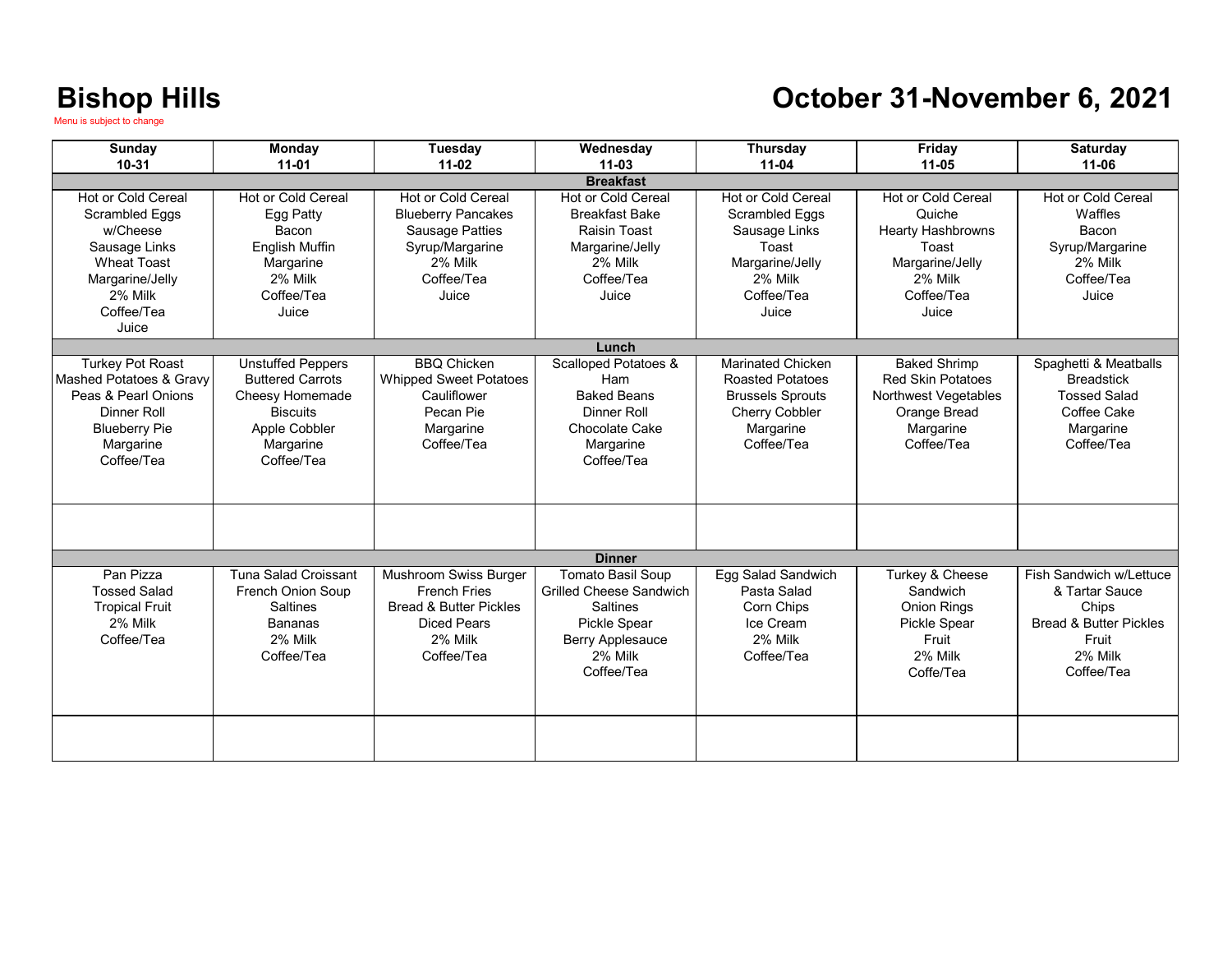#### **November 7-13, 2021**

| Sunday<br>$11-07$                                                                                                           | <b>Monday</b><br>$11 - 08$                                                                                        | Tuesday<br>$11-09$                                                                                                              | Wednesday<br>$11 - 10$                                                                                                                     | Thursday<br>$11 - 11$                                                                                                                                             | Friday<br>$11 - 12$                                                                                                                                        | <b>Saturday</b><br>$11 - 13$                                                                         |
|-----------------------------------------------------------------------------------------------------------------------------|-------------------------------------------------------------------------------------------------------------------|---------------------------------------------------------------------------------------------------------------------------------|--------------------------------------------------------------------------------------------------------------------------------------------|-------------------------------------------------------------------------------------------------------------------------------------------------------------------|------------------------------------------------------------------------------------------------------------------------------------------------------------|------------------------------------------------------------------------------------------------------|
| <b>Breakfast</b>                                                                                                            |                                                                                                                   |                                                                                                                                 |                                                                                                                                            |                                                                                                                                                                   |                                                                                                                                                            |                                                                                                      |
| <b>Hot or Cold Cereal</b><br>Scrambled Eggs<br>Sausage Links<br>Toast<br>Margarine/Jelly<br>2% Milk<br>Coffee/Tea<br>Juice  | Hot or Cold Cereal<br>French Toast<br><b>Sausage Patties</b><br>Syrup/Margarine<br>2% Milk<br>Coffee/Tea<br>Juice | Hot or Cold Cereal<br>Cheesy Scrambled Eggs<br>Bacon<br><b>Wheat Toast</b><br>Margarine/Jelly<br>2% Milk<br>Coffee/Tea<br>Juice | <b>Hot or Cold Cereal</b><br><b>Boiled Egg</b><br><b>Biscuits &amp; Sausage Gravy</b><br>Margarine/Jelly<br>2% Milk<br>Coffee/Tea<br>Juice | Hot or Cold Cereal<br>Breakfast Sandwich on<br>English Muffin w/ Cheese,<br>Sausage & Egg<br><b>Hash Browns</b><br>Margarine/Jelly<br>2% Milk<br>Coffee/Tea/Juice | <b>Hot or Cold Cereal</b><br><b>Scrambled Eggs</b><br>Canadian Bacon<br>Cinnamon Toast<br>Margarine/Jelly<br>2% Milk<br>Coffee/Tea<br>Juice                | Hot or Cold Cereal<br>Waffles<br>Sausage Links<br>Syrup/Margarine<br>2% Milk<br>Coffee/Tea<br>Juice  |
|                                                                                                                             |                                                                                                                   |                                                                                                                                 | Lunch                                                                                                                                      |                                                                                                                                                                   |                                                                                                                                                            |                                                                                                      |
| <b>Pulled Pork</b><br><b>Scalloped Potatoes</b><br>Peas<br><b>Dinner Roll</b><br><b>Brownies</b><br>Margarine<br>Coffee/Tea | Hot Turkey Sandwich<br>Mashed Potatoes & Gravy<br><b>Mixed Vegetables</b><br>Fruit Cup<br>Margarine<br>Coffee/Tea | Chicken Pot Pie w/Biscuit<br>Green Beans<br>Cinnamon & Raisin Rice<br>Pudding<br>Margarine<br>Coffee/Tea                        | <b>BBQ Beef</b><br>Au Gratin Potatoes<br><b>Broccoli</b><br>Dinner Roll<br>Apple Cobbler<br>Margarine<br>Coffee/Tea                        | Pork Loin<br>Long Grain & Wild Rice<br>Vegetable Medley<br>Root Beer Float Cake<br>Margarine<br>Coffee/Tea                                                        | Creamy Chicken &<br>Mushrooms with Egg<br><b>Noodles</b><br><b>Mixed Vegetables</b><br><b>Garlic Toast</b><br>Pistachio Pudding<br>Margarine<br>Coffee/Tea | Meatloaf<br>Mashed Potatoes & Gravy<br>Northwest Vegetables<br>Cheesecake<br>Margarine<br>Coffee/Tea |
|                                                                                                                             |                                                                                                                   |                                                                                                                                 |                                                                                                                                            |                                                                                                                                                                   |                                                                                                                                                            |                                                                                                      |
| Ham Salad Sandwich                                                                                                          |                                                                                                                   | Deli Sandwich                                                                                                                   | <b>Dinner</b><br><b>Grilled Cheese Sandwich</b>                                                                                            | Chicken Salad Sandwich                                                                                                                                            | Ham & Cheese Sandwich                                                                                                                                      | Roast Beef & Swiss                                                                                   |
| Potato Salad<br>Pickle<br><b>Fruit Cocktail</b><br>2% Milk<br>Coffee/Tea                                                    | Olive Burger<br><b>Onion Petals</b><br>Pickle<br><b>Banana Pudding</b><br>2% Milk<br>Coffee/Tea                   | Soup of the Day<br><b>Saltines</b><br><b>Mixed Fruit</b><br>2% Milk<br>Coffee/Tea                                               | <b>Tater Tots</b><br><b>Tossed Salad</b><br>Pineapple Chunks<br>2% Milk<br>Coffee/Tea                                                      | Potato Chips<br>Coleslaw<br>Ice Cream<br>2% Milk<br>Coffee/Tea                                                                                                    | Soup of the Day<br><b>Saltines</b><br>Cottage Cheese &<br>Peaches<br>2% Milk<br>Coffee/Tea                                                                 | Sandwich<br>Onion Rings<br>Pickle Spear<br><b>Mandarin Oranges</b><br>2% Milk<br>Coffee/Tea          |
|                                                                                                                             |                                                                                                                   |                                                                                                                                 |                                                                                                                                            |                                                                                                                                                                   |                                                                                                                                                            |                                                                                                      |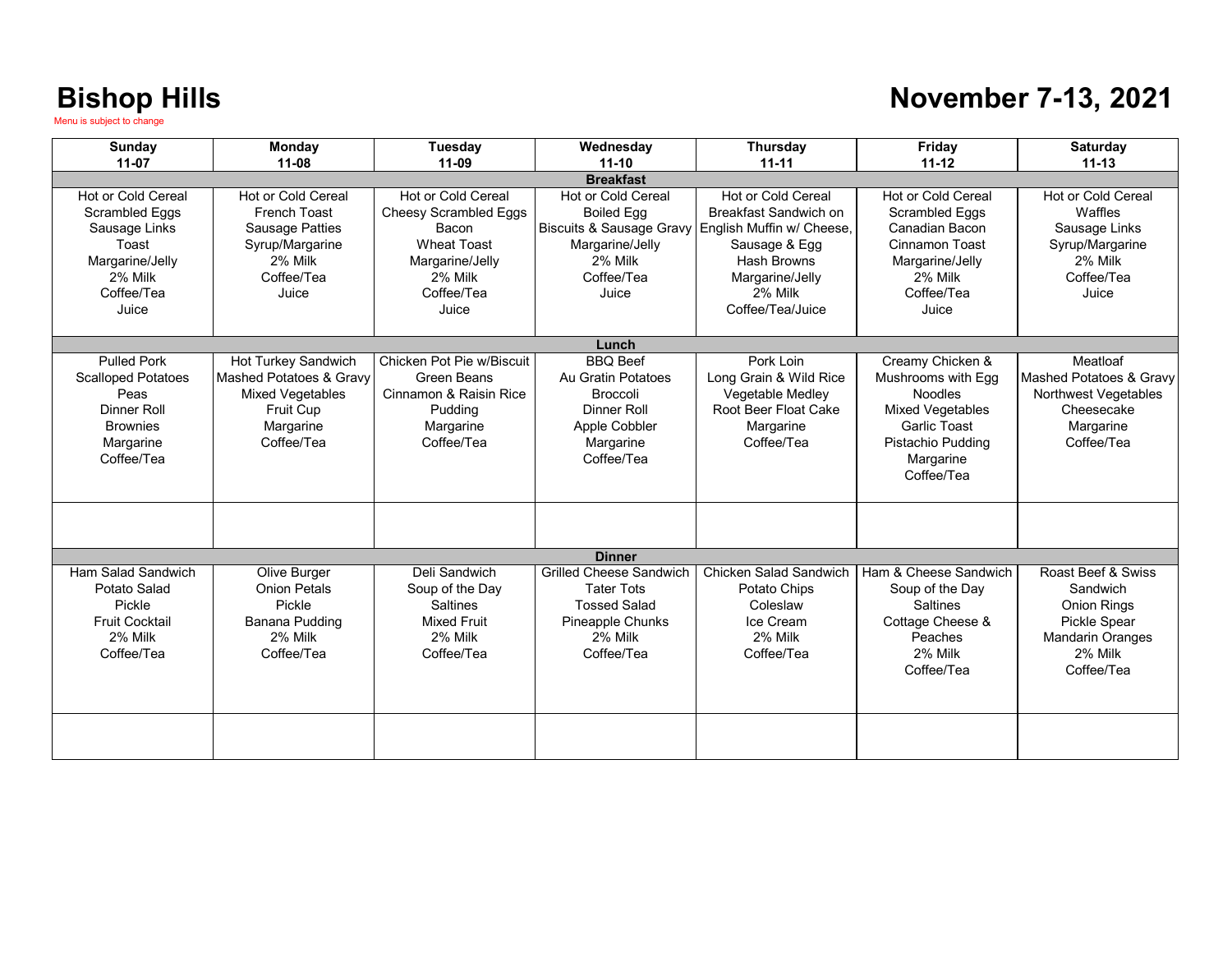#### **November 14-20, 2021**

| <b>Sunday</b>          | <b>Monday</b>       | Tuesday                      | Wednesday             | Thursday                  | Friday                     | Saturday                |
|------------------------|---------------------|------------------------------|-----------------------|---------------------------|----------------------------|-------------------------|
| $11 - 14$              | $11 - 15$           | $11 - 16$                    | $11 - 17$             | $11 - 18$                 | $11 - 19$                  | $11 - 20$               |
|                        |                     |                              | <b>Breakfast</b>      |                           |                            |                         |
| Hot or Cold Cereal     | Hot or cold Cereal  | Hot or Cold Cereal           | Hot or Cold Cereal    | Hot or Cold Cereal        | Hot or Cold Cereal         | Hot or Cold Cereal      |
| <b>Scrambled Eggs</b>  | Pancakes            | <b>Cheesy Scrambled Eggs</b> | <b>Boiled Egg</b>     | Choice of Eggs            | Quiche                     | Waffles                 |
| Bacon                  | Sausage Patty       | Bacon                        | Canadian Bacon        | <b>Fresh Baked Muffin</b> | Hash Browns                | Sausage Links           |
| <b>Wheat Toast</b>     | Syrup/Margarine     | Raisin Toast                 | Hash Browns           | Yogurt                    | Toast                      | Syrup/Margarine         |
| Jelly/Margarine        | 2% Milk             | Jelly/Margarine              | <b>Wheat Toast</b>    | Margarine/Jelly           | Margarine/Jelly            | 2% Milk                 |
| 2% Milk                | Coffee/Tea          | 2% Milk                      | Margarine/Jelly       | 2% Milk                   | 2% Milk                    | Coffee/Tea              |
| Coffee/Tea             | Juice               | Coffee/Tea                   | 2% Milk               | Coffee/Tea                | Coffee/Tea                 | Juice                   |
| Juice                  |                     | Juice                        | Coffee/Tea            | Juice                     | Juice                      |                         |
|                        |                     |                              | Juice                 |                           |                            |                         |
|                        |                     |                              | Lunch                 |                           |                            |                         |
| <b>Glazed Turkey</b>   | Salsbury Steak      | Maple Bacon Chicken          | Pork Cutlet           | Chicken ala King over     | Kielbasa                   | Swedish Meatballs       |
| Potatoes Au Gratin     | <b>Baked Potato</b> | <b>White Rice</b>            | <b>Fried Potatoes</b> | <b>Mashed Potatoes</b>    | <b>Braised Red Cabbage</b> | Egg Noodles             |
| Green Bean Casserole   | Broccoli w/Cheese   | <b>Northwest Vegetables</b>  | <b>Baked Beans</b>    | Sicilian Vegetables       | Potato Salad               | <b>Baby Carrots</b>     |
| Lemon Meringue Pie     | Dinner Roll         | Surprise Cake                | Dinner Roll           | <b>Biscuit</b>            | <b>Pumpkin Bread</b>       | <b>Boston Cream Pie</b> |
| Margarine              | Fruit               | Margarine                    | <b>Fruited Jello</b>  | Peach Crisp               | Margarine                  | Margarine               |
| Coffee/Tea             | Margarine           | Coffee/Tea                   | Margarine             | Margarine                 | Coffee/Tea                 | Coffee/Tea              |
|                        | Coffee/Tea          |                              | Coffee/Tea            | Coffee/Tea                |                            |                         |
|                        |                     |                              |                       |                           |                            |                         |
|                        |                     |                              |                       |                           |                            |                         |
|                        |                     |                              |                       |                           |                            |                         |
|                        |                     |                              |                       |                           |                            |                         |
|                        |                     |                              |                       |                           |                            |                         |
|                        |                     |                              | <b>Dinner</b>         |                           |                            |                         |
| Pizza                  | Soup of the Day     | Ravioli w/Marinara Sauce     | Patty Melt on Rye     | Goulash                   | Fish Sandwich with Tartar  | <b>BI T Sandwich</b>    |
| <b>Breadstick</b>      | Deli Sandwich       | <b>Breadstick</b>            | Potato Rounds         | Garlic Toast              | Sauce                      | Navy Bean Soup          |
| Side Salad             | <b>Saltines</b>     | Peas & Pearl Onions          | Pickle                | <b>Prince Charles</b>     | Lettuce & Tomatoes         | <b>Saltines</b>         |
| <b>Chilled Peaches</b> | Pudding             | <b>Berry Applesauce</b>      | Fruit                 | Vegetables                | <b>Curly Fries</b>         | Pineapple Chunks        |
| 2% Milk                | 2% Milk             | 2% Milk                      | 2% Milk               | Ice Cream                 | <b>Pickle Spear</b>        | 2% Milk                 |
| Coffee/Tea             | Coffee/Tea          | Coffee/Tea                   | Coffee/Tea            | 2% Milk                   | <b>Banana Pudding</b>      | Coffee/Tea              |
|                        |                     |                              |                       | Coffee/Tea                | 2% Milk                    |                         |
|                        |                     |                              |                       |                           | Coffee/Tea                 |                         |
|                        |                     |                              |                       |                           |                            |                         |
|                        |                     |                              |                       |                           |                            |                         |
|                        |                     |                              |                       |                           |                            |                         |
|                        |                     |                              |                       |                           |                            |                         |
|                        |                     |                              |                       |                           |                            |                         |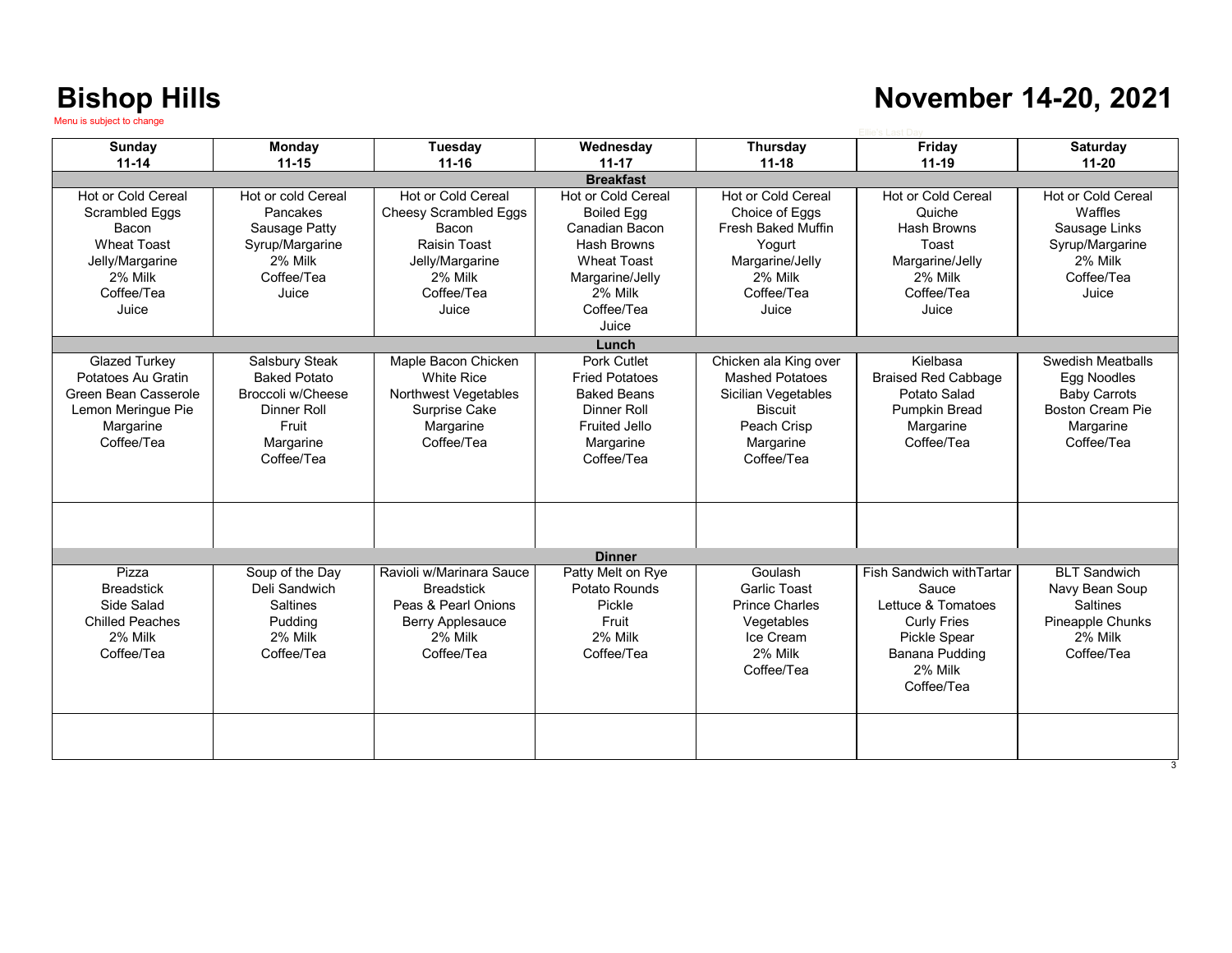### **November 21-27, 2021**

| Sunday<br>$11 - 21$                                                                                                            | Monday<br>$11 - 22$                                                                                                      | Tuesday<br>$11 - 23$                                                                                                       | Wednesday<br>$11 - 24$                                                                                                              | <b>Thursday</b><br>$11 - 25$                                                                                                                       | Friday<br>$11 - 26$                                                                                                                       | Saturday<br>$11 - 27$                                                                                                     |  |
|--------------------------------------------------------------------------------------------------------------------------------|--------------------------------------------------------------------------------------------------------------------------|----------------------------------------------------------------------------------------------------------------------------|-------------------------------------------------------------------------------------------------------------------------------------|----------------------------------------------------------------------------------------------------------------------------------------------------|-------------------------------------------------------------------------------------------------------------------------------------------|---------------------------------------------------------------------------------------------------------------------------|--|
| <b>Breakfast</b>                                                                                                               |                                                                                                                          |                                                                                                                            |                                                                                                                                     |                                                                                                                                                    |                                                                                                                                           |                                                                                                                           |  |
| Hot or Cold Cereal<br><b>French Toast</b><br><b>Turkey Links</b><br>Toast<br>Margarine/Jelly<br>2% Milk<br>Coffee/Tea<br>Juice | Hot or Cold Cereal<br>Scrambled Eggs<br>Bacon<br>Toast<br>Margarine/Jelly<br>2% Milk<br>Coffee/Tea<br>Juice              | Hot or Cold Cereal<br><b>Breakfast Bake</b><br><b>Wheat Toast</b><br>Margarine/Jelly<br>2% Milk<br>Coffee/Tea<br>Juice     | Hot or Cold Cereal<br><b>Biscuits &amp; Sausage Gravy</b><br><b>Boiled Egg</b><br>Margarine/Jelly<br>2% Milk<br>Coffee/Tea<br>Juice | Hot or Cold Cereal<br>Egg Patty<br><b>Turkey Links</b><br>Nutrigrain Bar<br>Margarine/Jelly<br>2% Milk<br>Coffee/Tea<br>Juice                      | Hot or Cold Cereal<br>Omelette<br><b>Fried Potatoes</b><br><b>Wheat Toast</b><br>Margarine/jelly<br>2% Milk<br>Coffee/Tea<br>Juice        | Hot or Cold Cereal<br>Waffles<br>Bacon<br>Syrup/Margarine<br>2% Milk<br>Coffee/Tea<br>Juice                               |  |
|                                                                                                                                |                                                                                                                          |                                                                                                                            | Lunch                                                                                                                               |                                                                                                                                                    |                                                                                                                                           |                                                                                                                           |  |
| Ham & Au Gratin Potatoes<br><b>Green Beans</b><br>Dinner Roll<br><b>Assorted Pie</b><br>Margarine<br>Coffee/Tea                | Lasagna<br><b>Breadstick</b><br>Side Salad with Choice of<br>Dressing<br>Pineapple Delight<br>Margarine<br>Coffee/Tea    | Sausage & Peppers<br>Potato Salad<br><b>Broccoli</b><br><b>Fresh Baked Cookie</b><br>Margarine<br>Coffee/Tea               | Italian Baked Chicken<br><b>Red Bliss Potatoes</b><br>Sicilian Vegetables<br>Apple Cobbler Cake<br>Margarine<br>Coffee/Tea          | Roasted Turkey<br>Mashed Potatoes & Gravy<br>Stuffing<br><b>Cranberry Sauce</b><br>Dinner Roll<br>Pumpkin Pie<br>Coffee/Tea<br>Happy Thanksgiving! | Oven Baked Fish<br><b>Rice Pilaf</b><br>Cauliflower w/Cheese<br><b>Berry Coconut Crisp</b><br>Margarine<br>Coffee/Tea                     | Meatloaf<br><b>Baked Potato</b><br>Sicilian Vegetables<br><b>Dinner Roll</b><br><b>Brownie</b><br>Margarine<br>Coffee/Tea |  |
|                                                                                                                                |                                                                                                                          |                                                                                                                            |                                                                                                                                     |                                                                                                                                                    |                                                                                                                                           |                                                                                                                           |  |
|                                                                                                                                |                                                                                                                          |                                                                                                                            | <b>Dinner</b>                                                                                                                       |                                                                                                                                                    |                                                                                                                                           |                                                                                                                           |  |
| Egg Salad Sandwich<br>Potato Chips<br>Pickle<br><b>Fruit Salad</b><br>2% Milk<br>Coffee/Tea                                    | Chili w/Beans<br>Sour Cream & Cheese<br><b>Saltines</b><br>Honey Corn Bread<br>Berry Applesauce<br>2% Milk<br>Coffee/Tea | Soup of the Day<br><b>Grilled Cheese Sandwich</b><br><b>Bread &amp; Butter Pickles</b><br>Peaches<br>2% Milk<br>Coffee/Tea | Tuna Noodle Casserole<br><b>Garlic Toast</b><br>Mixed Vegetables<br><b>Tropical Fruit</b><br>2% Milk<br>Coffee/Tea                  | Cheeseburger w/ Lettuce,<br>Tomato & Condiments on<br>Side<br><b>French Fries</b><br>Ice Cream<br>2% Milk<br>Coffee/Tea                            | Soup of the Day<br><b>Saltine Crackers</b><br>Ham & Cheese Croissant<br><b>Pickle Spear</b><br><b>Red Grapes</b><br>2% Milk<br>Coffee/Tea | California Reuben<br>Corn Nuggets<br><b>Dill Pickle Spear</b><br><b>Fruited Jello</b><br>2% Milk<br>Coffee/Tea            |  |
|                                                                                                                                |                                                                                                                          |                                                                                                                            |                                                                                                                                     |                                                                                                                                                    |                                                                                                                                           |                                                                                                                           |  |